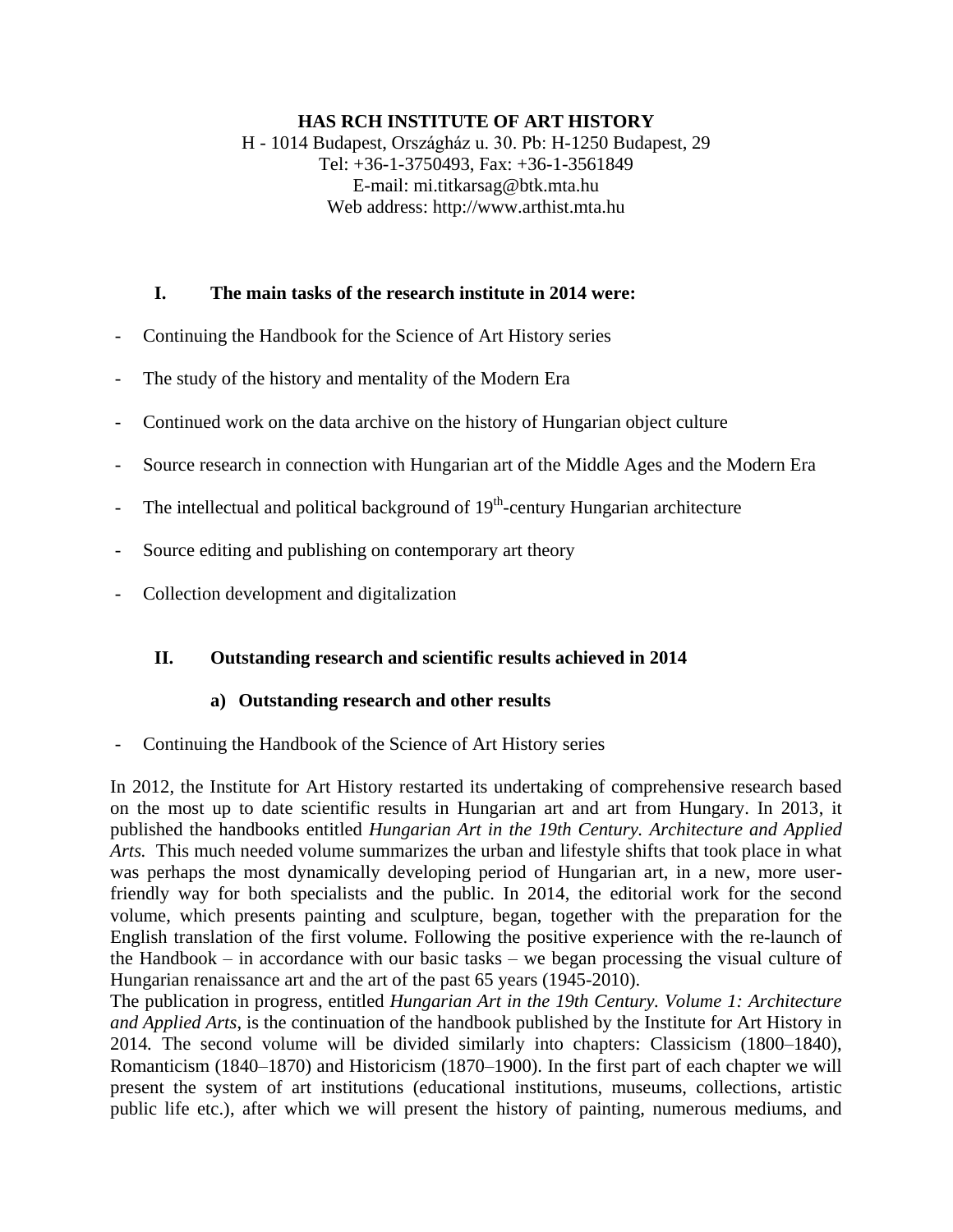sculpture. Individual analyses of a significant artwork of a certain genre will enrich the presentation (historical painting, landscapes, genre-paintings, portraits).

The Handbook combines several different techniques and methodologies, placing emphasis equally on institutional history, genre history, and event history. It introduces the reader to the new findings of the recent trends in history and art history (including gender, visual culture, mass media research etc.). It also devotes attention to the fields that were not given the same thorough study in the previous volumes (graphic reproduction techniques, book and press illustrations, event illustration, and photo history). The publication will include approx. 800 reproductions, an image directory, a complete bibliography and an index. The Handbook will put particular emphasis – both in its discussions of institutional history and genre history – on the presentation of foreign antecedents, influences, and analogies, as well as on the ways in which Hungarian art can be interpreted in the international context.

Collection history in Hungary in the Modern Era

The Institute focuses in its research on the aristocratic and ecclesiastic collections that were formed in Hungary primarily in the Modern Era, most of which are found outside the current borders of the country. One of our Institute's research fellows arrived at a new research finding in connection with one of the most important monuments, the early  $17<sup>th</sup>$ - century archbishop garden of George Lippay in Bratislava. Namely, the creators of the garden must have been among the scholars and practitioners in the natural sciences of the period (partly connected to the Jesuit order). These results highlight the scientific embeddedness and significance - in creating and establishing the garden - of the scientists who were studying at the universities of Vienna and Trnva, which had important connections to Rome, and were often present in the archbishop's court, for instance mathematician Zacharias Traber (1611-1679), Gervais Mattmiller (1593-1668), who served as engineer for the imperial court and was also an optician, as well as the polyhistor Ioannes Procopius Polycarpus Bonannus (1610 -1664?). The findings also demonstrate that the commissioner's ideas were very much influenced by the intellectual currents and fashion trends preferred by the circles of the Roman Cardinal, even to the point of explicitly copying certain patterns. One important result of this research was the discovery of the inventory-like sources of the archbishop's collection, which was established in the beginning of the  $17<sup>th</sup>$  century. These sources have only now been found.

The senior research fellow of the Institute conducted research on all'antica court representation in the  $16<sup>th</sup>$  century, and one of the research fellows conducted research on textual and illustrated sources, decorations and ephemeral architecture in Renaissance court celebrations. In connection with the research of the PALATIUM Research Programme and the Society for European Festivals Research, the Institute's 2013 research on ephemeral architecture was completed, yielding new and significant results primarily on the role of ephemeral architecture in court representation.

The senior fellow of the Institute focused on the furnishings of the Aristocratic castles in Slovakia, primarily based on the documentation *Národná kultúrna komisia*, which is held in the archives of the Bratislava Heritage Protection Agency. The committee worked between 1947- 1950. It was created specifically for the purpose of organizing the handling and re-investing of nationalized assets (of 1945). In his application, the research fellow outlined a plan to track the collection of the works of art that were held in temporary storage in the Csákány Castle. Eleven castles of Upper-Hungary stored artworks here (Bős, Szomolány, Tavarnok, Galgóc, Vedrőd, Alsókorompa, Nagymánya, Vágluka, Gimes, Besenyőpetőfalva, Felsőbodok). In 2014, he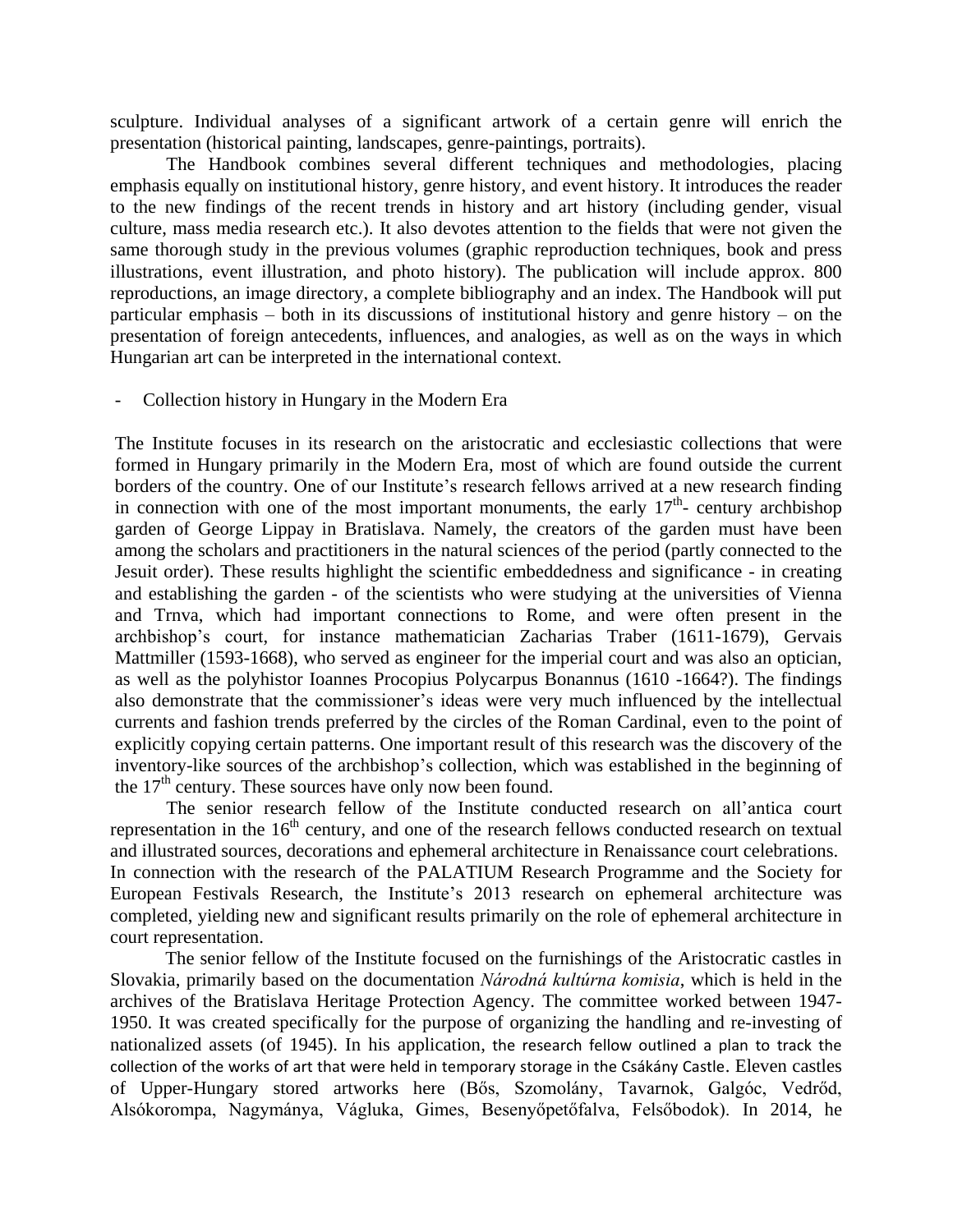processed the complete documentation referring to the Csákány castle, and based on this inventory, he began to study the materials of the other castles connected to the Csákány storage site. Parallel with this, he also observed where the collected items were transferred in 1952–53, as the shipping records reveal that, for a reason yet unknown, the collection was not transferred in its entirety to the Slovak National Gallery. The research in its first year identified about 70 paintings in the collections of three museums.

One of the Research assistants of the Institute has pursued research on *the life and work of the politician, art organizer, and art Maecenas Count János Waldstein (1809, Nagymegyer - 1876 Vienna)*. The reading and interpretation of the Waldstein diaries (1831-34, 1849-55, 1859- 63) found in the Brno based *[Moravský zemský](https://www.google.hu/url?sa=t&rct=j&q=&esrc=s&source=web&cd=2&ved=0CDwQFjAB&url=http%3A%2F%2Fwww.mza.cz%2F&ei=dieWUrunH8e34ASur4CwBA&usg=AFQjCNGne4Vs8xa8sLvViyIObJSYAnZXlw&sig2=G9LC-eYZCxG1xnpAve020g) archiv* in the collection of the Kálnoky family provided a starting point for many new research directions. They provide numerous additions mainly to the connections and network, everyday life and customs of the Hungarian aristocracy living in Vienna. The connections made in the 1830s with Viennese artists and organizers of artistic life are significant, but this topic is further complicated by the family relations, the inherited family art collections, and the rich estates entailed on them.

The postdoctoral researcher of the Institute continued study and research on the Károlyi family's Nagykárolyi Castle and it's the 18<sup>th</sup>-century source materials in its collections. From the sources identified, the 13 18<sup>th</sup>-century inventories and memorandums, which are all of varying length, are of particular value as sources.

- The intellectual and political background of  $19<sup>th</sup>$ -century Hungarian architecture and heritage protection

The architectural research of the Institute in 2014 focused primarily on two significant oeuvres. It organized the scientific conference *"His Lifestyle: Architect*" on April 8-9, 2014, for the 200th anniversary of the birthday of architect Miklós Ybl, in collaboration with the Budapest Municipal Archive, the Architectural History and Architectural Heritage Department of the Technical University Budapest, the Gyula Forster National Heritage Resources and Services Center and Architectural Museum, and the Hild-Ybl Foundation. In the case of Miklós Ybl, the studyt of his oeuvre was mainly focused on the question of the authenticity of his works, with regard to the fact that in the case of numerous buildings there is as of yet no documentation indicating beyond question that Ybl played a role, yet the edifices are attributed to him. Most of the presentations from the conference were published in the 2014.4 issue of the Institute's periodical, Ars Hungarica. Other presentations were published in the 2014 yearly issue of *Acta Historiae Artium* and in the publication entitled *Ybl-épületsorsok az Unger-háztól a Kálvin térig*, which was published by the Budapesst Municipality Archive in 2014*.* 

The "*Lechner International Conference on the 100th Anniversary of the Death of Ödön Lechner"* was organized in collaboration with the Museum of Applied Arts. The 29 presenters hailed from Hungary, Germany, Austria, the USA, England, Scotland, Poland, the Czech Republic, and the Netherlands. In the case of Ödön Lechner, it was necessary to reevaluate his entire oeuvre, given that no comprehensive study of his complete oeuvre has been done so far. The research was focused on taking stock of the existing publications and evaluating the significance of their contributions. Thus, it did not just summarize the findings, for instance the sometimes contradicting views, but, based on the existing knowledge, it strove to offer a portrait of a new, coherent bearer of artistic vision, which fits into the Hungarian and the international context.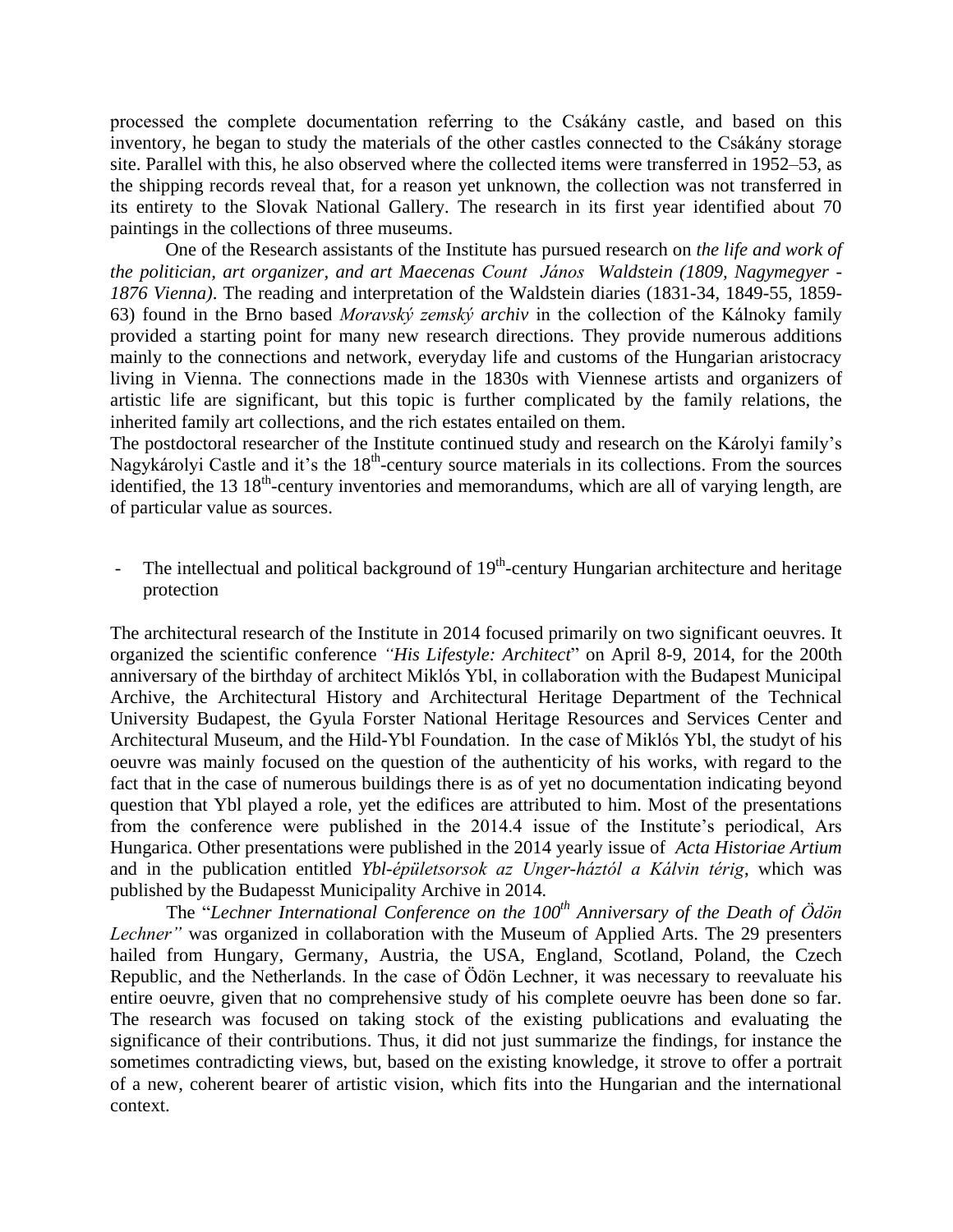We devoted particular attention to the publications on the period's Indian and Persian art that was most probably used by Lechner, on which he drew for inspiration in his creation of certain edifices, especially when drafting the plans for the Museum of Applied Arts. The publication of the conference presentations in an independent volume (in English) is in progress. On the first day of the conference, the exhibition entitled *"Lechner, az alkotó géniusz / Lechner, a Creative Genius"* opened at the Museum of Applied Arts, based on the concept created by the scientific consultant delegated by the HAS CH Institute for Art History.

"The Church of Our Lady of the Buda Castle," better known as the Matthias Church, was reconstructed based on the results of a multi-year long research project of the Institute's research fellow. She identified essential scientific facts for the historical reconstruction: she found the building diary of the restoration undertaking that was led by Schulek. She also identified the plan prepared by Ferenc Storno to save the Matthias Church, which is in Sopron and which until not had not been identified. She also found several photos about other latent plans, through which she explored the complete source material of the planning process. Her activities constituted an important contribution to our knowledge of both cultural and political history, in particular through her research on the reburial of King Béla III in 1898, as well as through her study of the documents connected to the replacement of the saint right arm (of St. Steven) in the Matthias Church. The "restored" church as the site of royal coronations (and at the same time burials) would have followed in the footsteps of the Virgin Mary church in Székesfehérvár. Through analyses of the plan documentation, she managed to identify a few capitals from the Middle Ages, which complete with precision the history of the construction of the church, but which are also foundational for the religious museology of the Middle Ages in Hungary. She identified the origins of the Matthias Church's one and a half tower-version: Imre Henszlmann published a review in 1876, on which the Schedel Chronicle is positioned on Buda's landscape next to the church. It is probable that he considered the large, four-corner-towered building, which was later identified as the Dominican church's tower, the original Béla tower.

- The relationships between museums and modernization in 19<sup>th</sup>-century Transylvania

Two research fellows of the Institute took part with projects involving architectural history and technical education-history in the OTKA project "*Arts and Sciences in service of nation building in 19th -century Hungary*,*"* lead by Gábor Gyáni (HAS Center for the Humanities). The research fellow of the Institute within the framework of the OTKA research focused on 19<sup>th</sup>-century Hungarian schools and museums. In Cluj, he examined the collection of the former Transylvanian Technical Museum. This museum holds the materials of the Technical Museum in Cluj, which was closed down in 1926, including completely unattributed Japanese and Chinese handcrafted items, ceramics, furniture, folk games and works of applied art collected by János Vadona from the middle of the 1880s. Photo documentation was prepared about approx. 100 objects, which were identified on the basis of the inventory books.

In the attic of the former Zlatna-based Stone Stone Carving and Stone Sculpting School, a collection of stone sculptures, cast models, and cast moldings were preserved, which demonstrates in an exceptional way the methodology of the school at the turn of the century. The researcher documented the object ensemble together with stone restorers and scholars of the Art History Department of Babes-Bólyai University, and also ensured their safe disposal.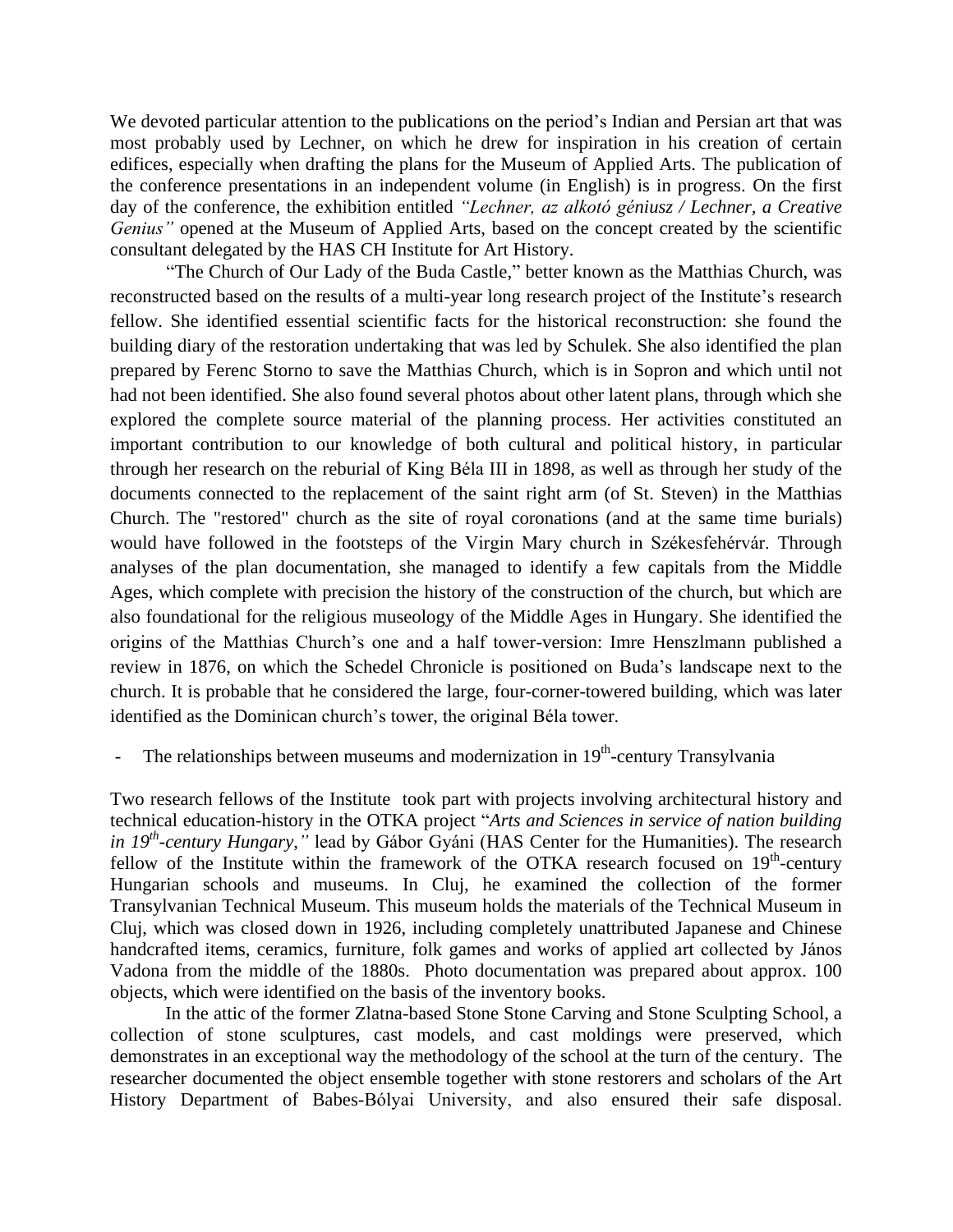Negotiations were begun about their proper exhibition with the mayor of Zlatna. With stone restorers of Csongor, we collected the items from the school's attic, and after cleaning we shipped them to a dry and secured room provided for their storage. After the assembly of some of the fragments, we began the primary registry of the works into an inventory, in which all the relevant data pertaining to them was recorded. As a result of this well-documented process, 270 individual items (cast models, architectural sculpting models, examination pieces, sculpting models, and gravestones ), additional fragments, and 22 boxes of yet unidentified fragments were found. The Zlatna based school is partially the cessionary of the Clay Industry and Stone Carving School of Odorheiu Secuiesc. These two institutions in the two different cultural centers of Transylvania demonstrate the architectural practice of the era of the Monarchy. In the Museum of Odorheiu Secuiesc , he studied the stone sculpting models in the former Saint Imre village next to the city, which, like the clay models found in Zlatna, illustrate the methodology of the school in exceptional complexity.

Within the framework of the research program, he assessed the items in the collection of the Mureș County Museum of Târgu Mureș, which were shipped to the institution originally from the Transylvanian Technical Museum and which include many recently found, unprocessed, unidentified and unpublished pieces. One of the significant results of the Târgu Mureș research was the photo series made of the sculpture group created by József Róna on the main facade of the Transylvanian Technical Museum, which was designed by architect István Kiss. This is the earliest architectural sculpture after the age of conciliation from Transylvania. The photo series was taken from a ladder truck with the support of the fire station. These photos could serve as the basis of further research, processing and restoring. The research resulted in the registration of several new items, ensembles which are foundational not just for the technical school and technical museum research, but also as Hungarian cultural treasures outside of present-day Hungary.

Contemporary art theory source publishing activity

The contemporary art research team of the Institute worked on the compilation of two muchneeded readers intended both for the international art historian and scholar of cultural history and for the larger public. In the first publication, they collected the publications connected to the most recent trends in art history and cultural studies research. This was followed by translation and the addition of their scholarly commentaries. The aim of the publication is not merely to give a summary of the most recent trends in art history and cultural studies for the profession and for institutions of higher education, but also to strengthen the reception of these trends in art history. Over the course of the year, the research group worked on a narrative for the publication, which is built on the turns in the cultural and social sciences, starting with the "linguistic turn", through the "gender" and "social turn" to the "pictorial" and "discursive turn". In order to write interpretative texts, the members of the research team will choose from these publications and articles the ones that they find most important among the representative studies of a certain "turn" or paradigmatic shift.

The objective of the other volume is the mapping of the regional impact of certain paradigmatic shifts in art history and cultural studies within the framework of a Central-European collaboration network. The conference and the connected smaller preparatory workshops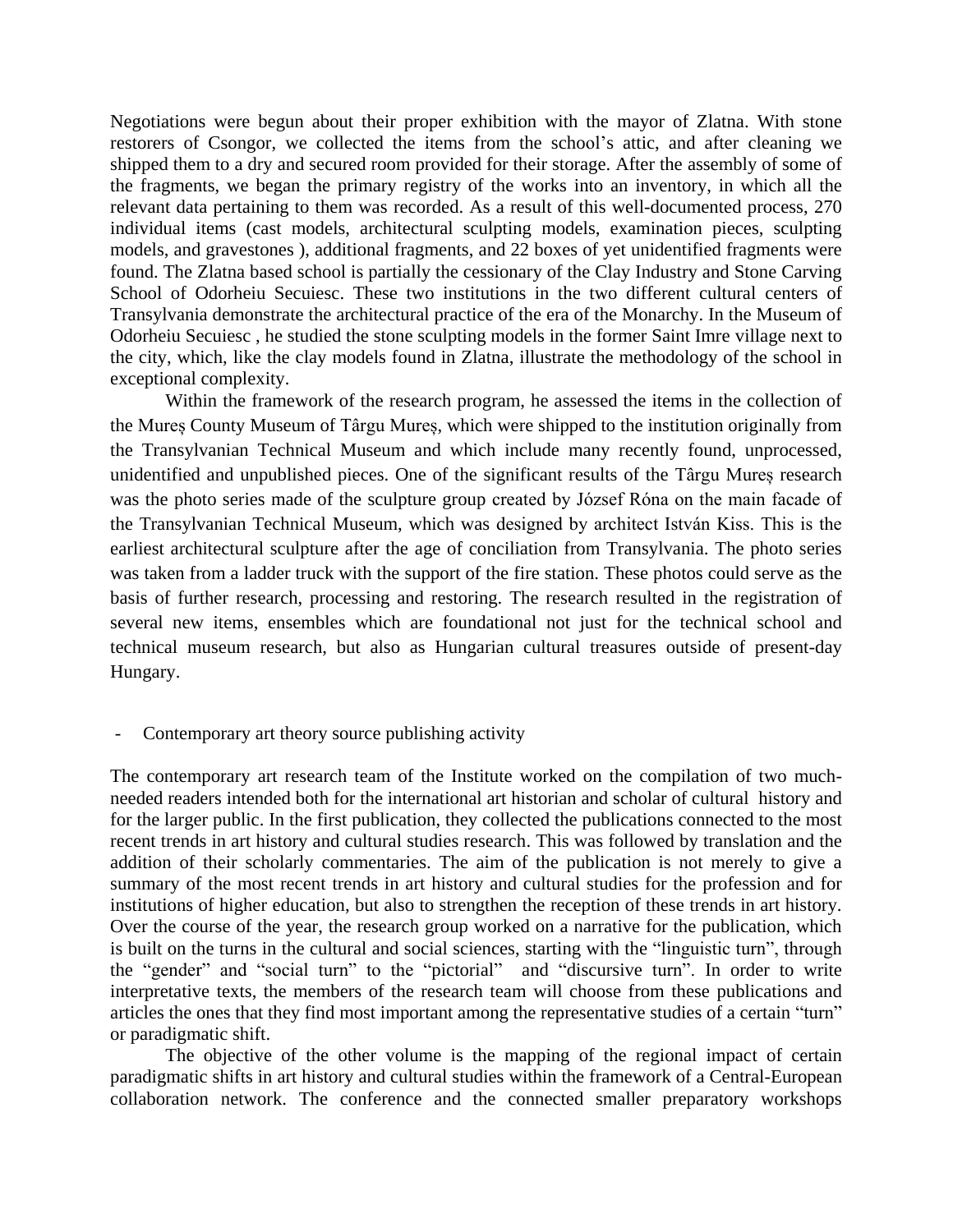demonstrate, through the presentations of the distinguished art historians and cultural theorists, how the reception and impact of the paradigmatic shifts played out in the different countries of Central Europe inside the different segments of culture and sciences. The publication based on the conference and workshop-presentations will present the directions and processes in the region's art history and cultural studies research.

Collection development and digitalization activity

The collections of the Institute play an important role in the operation of the Institute. They include the Hungarian Artists' Lexicon, which, as a work unique in Europe, counts many hundreds of listings, as well as the Data Archive, which collects the documents of artists and art historians, and the Photo Archive and Document Archive, parts of which have already been digitalized. The collections of the Institute (Data Archive, Lexicon collection, Photo Archive, Archive Registry Collection) were visited by 272 researchers over the course of the year, and through our advanced digitalization procedure, the number of online inquiries is continuously increasing. To further promote online availability, the organizing and scanning of 161.373 documents was completed, out of which 113.000 are available online for researcher.

The Institute's collections are the primary source for numerous exhibitions, such was the Endre Bálint monographic exhibition curated by Mariann Kolozsvári in the Hungarian National Gallery. The Hungarian artists' headings of the successor to the Thieme-Becker artists' lexicon (now called the and now called De Gruyter artists' lexicon) are mostly based on the material preserved at the Lexicon Collection. This collection is used primarily by the researchers of the artistic and cultural history of the  $20<sup>th</sup>$  century. The researchers collect materials and information here for their scientific publications, informative writings, and doctoral dissertations.

The Institute preserves a stamp collection which in the past was neglected for years. The revision and reorganizing of this collection began under the supervision of the Institute's senior scientific researcher. The Institute received a unique item donated by a colleague outside of the Institute, namely two silicon copies of the forged royal double seal from the  $19<sup>th</sup>$  century, preserved in Munich.

The digitalization of the audio tapes in the Irén Jakab bequest began in the Psychiatric Collection (HAS CH Institute for Musicology), and we participated in negotiations with the chief archivist of CEU concerning the possibilities of digitalization .

Out of the four important collections of the Institute, the digitalization of the materials in the Photo Archive and the Collection of Archival Regestae progressed the most significantly over the course of the past year. In the part of the Photo Archive that is accessible online - section "D" – one finds approx. 7,400 pictures, mainly diapositives. This section contains data that have already been registered and recorded, except for the 20<sup>th</sup>-century part of the collection. Thus the photos published on the Institute's website are already presented with the supplementary data. The next material prepared for uploading is section "B". This contains 9,400 diapositives and their inventory listings, already recorded, scanned and typed in. The processing of the inventory books of the Photo Archive was done between January and September 2014. Meanwhile, the inventory booklets of the "B" section of the Photo Archive, which contains 9,400 listings, were also recorded, together with the reorganization and digitalization of the complete material. The Institute's research assistant is currently reviewing the professional requirements in section "B". After completing this procedure, probably in the spring of 2015, the Institute will upload and make available online the complete Archive material. The black and white negative collection contains 65,900 pieces. The electronic recording of the inventory booklets has already been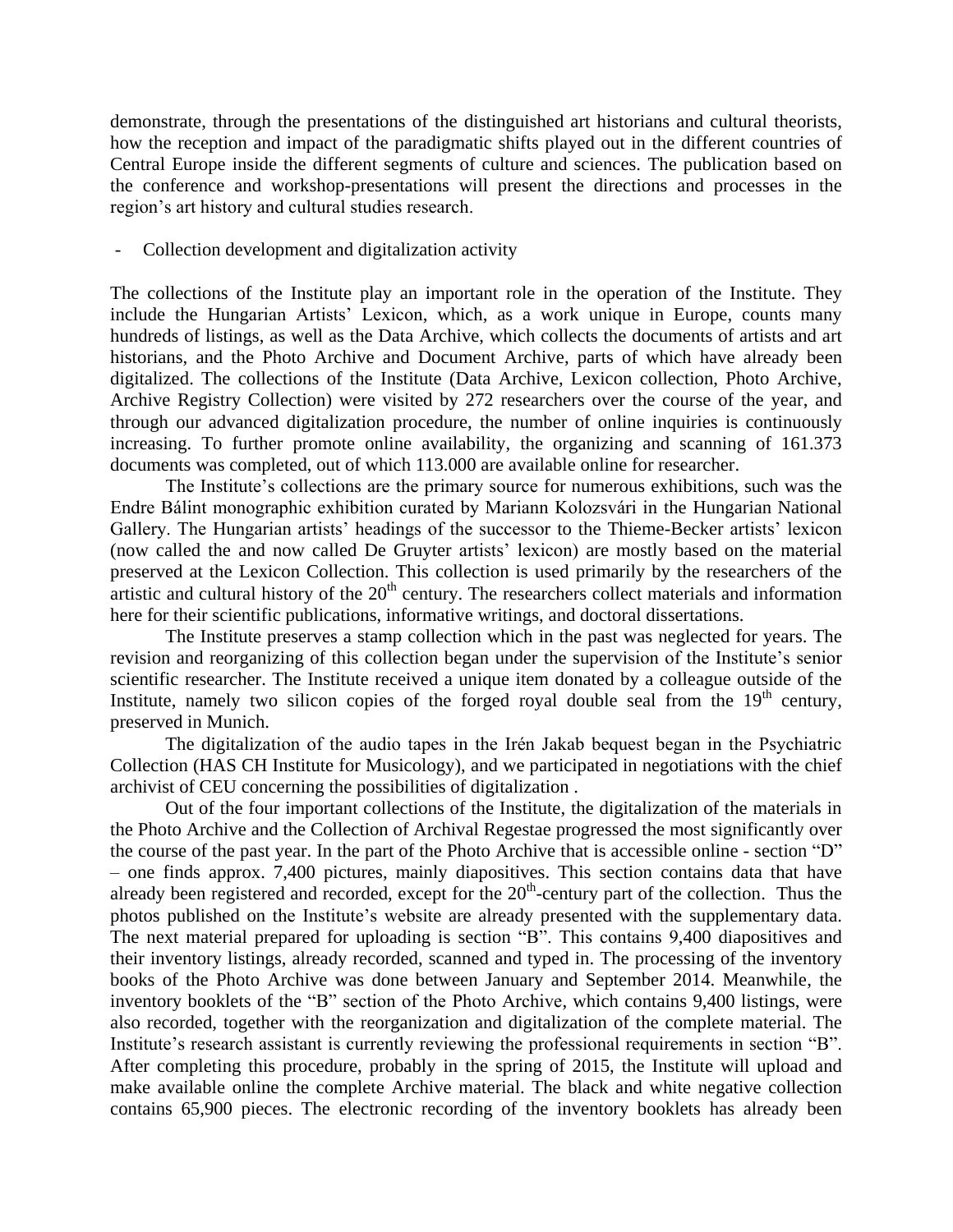completed, and parallel with this the digitalization of the photos is underway. At the moment, about half of the collection is available in digital form.

The largest part of the Collection of Archival Regestae available online is the largest section of the Collection with the "A-I-A" section from the documents of the Hungarian National Archive and the "A-II" made of the approx. 120,000 regestae documents preserved in the Budapest Municipal Archive. The processing and digitalization of these items is prepared in collaboration with Manda. The digitalized material is also shared on the website of the Institute. In 2014, preparations also began for the digitalization of the family archives. The digitalization is prepared by the rearranging of the paper-based files. This way, both the online and paper-based versions can be considered completely organized.

#### **b) Science and Society**

In the HAS Art Collection under the Institute's supervision, the temporary exhibition *Ybl: An Architect who Enjoyed the Confidence of the Academy* was held from April 8, 2014 to June 8, 2014. The exhibition included a publication and a scientific conference. The conference, entitled "*His Lifestyle: Architect"*, was organized with the collaboration of the HAS CH Institute for Art History and the Budapest Municipal Archive. The palace of the Academy of Sciences and the HAS Art Collection also offered guided tours within the framework of the Program entitled *Historicism* for the Day of Cultural Heritage, which had about 600 visitors.

Parallel with this, certain parts of the permanent exhibition were also re-curated by the scientific researcher of the Institute in the autumn of 2014, such as the Main Hall, the Széchenyimemorial room (display cases), the Károly Kisfaludy exhibition unit (wall and display cases), and the preparations for the new permanent numismatic exhibition under the supervision of the Institute's research assistant. In addition, work begun on the registration of the Art Collection's old documents, with preparations for the establishment of a document archive.

Within the framework of collaboration between the Petőfi Literary Museum and the HAS CH Institute for Art History, the Institute's scientific researcher organized the exhibition *From the Psalm to the Pink Romance – Chapters from the History of Hungarian Female Education*. The publication following the exhibition contains the 12 essays of 11 authors, more than 200 illustrations tell about the milestones 16-19<sup>th</sup>-century Hungarian female education. In coherence with the interdisciplinary character of the exhibition, the essays were prepared by the distinguished representatives of several different scientific fields and institutions. The exhibition and the publication connects closely to the research of gender studies, the research of gender history The exhibition was promoted by several radio and television shows, and for the invitation of the Hungarian Historical Salon a multimedia presentation took place.

Within the framework of the work conducted by the Middle Ages Research Team, the collection, recording and editorial works for the catalogue on Hungary's grave monuments continue with the supervision of the Institute's scientific consultant. The researchers of the Institute took part in the extended and multi-location exploration and restoring of significant parts of Hungary's medieval architectural heritage. One of our researchers contributed to the research on the historical findings connected to architectural and architectural plastics around 1200 near and in the city of Eger in Eastern Hungary and in Óbuda, and another researcher brought new findings in the research on the Hungarian cult of saints. Several lengthy manuscripts were written on these topics over the course of the year for the publication planned within the framework of the Medium Regni Research Program and also for the Bulletin of History of Arts, the exhibition catalogue *"The Centuries of the Matthias Church"*, the third volume of the Visegrad monograph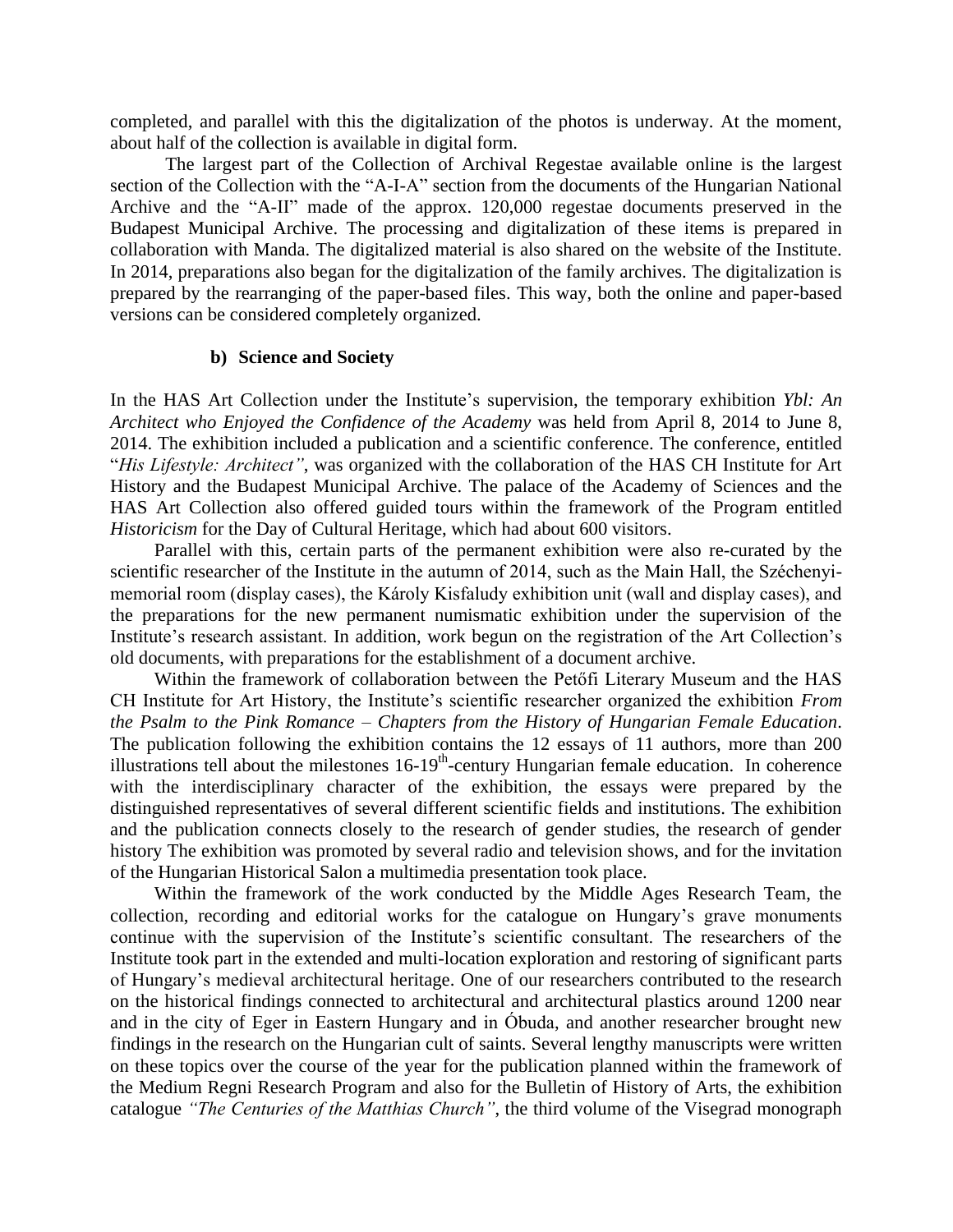series published in English by the Archaeolingua Publisher, and the exhibition catalogue of the St. Steven Order organized at the National Museum in 2014.

## **III. The National and foreign relations of the Institute**

The Institute is in a close relationship with the two major international organizations of the discipline: CIHA (The International Board for Art History) and RIHA (International Association of Research Institute sin Art History). We take part in the RIHA by delegating a scientific editor for the publication of the RIHA online scientific journal.

Our institute's scientific researcher played the role of scientific consultant and coorganizer in the major exhibition *Lechner, the Creative Genius*, which took place in the museum of Applied Arts as part of the "Lechner Conference" in November 2014 (Open until May 31, 2015). The accompanying catalogue of the same title was published in English and Hungarian in two separate volumes.

On September 5, 2014 two scientific researchers of the Institute's Psychiatric Collection presented at a scientific conference in Pécs. The conference material was published in the special issue of *Psychiatria Hungarica*. Also, these researchers, in collaboration with the Pécs-based Psychiatric and Psychotherapeutic Clinic's psychiatrists (Dr. Tamás Tényi, Dr. Mária Simon), plan further collaborative research projects (on the writings of the patients) and publications. In January 2014, they organized a thematic exhibition at the Open Gates Gallery with the collaboration of the HAS CH IAS Psychiatric collection and the Pécs University of Sciences's Psychiatric and Psychotherapeutic Clinic (Camillo Reuter Collection) entitled *Alternative Realities*. The exhibition, which is based on the existing collection's research and is entitled *"Not an artists' hospital but..."*, opened in the exhibition room of the Collection on October 2, 2014, as a permanent, thematic show. The December issue of *Artmagazin* published a collection history review following the exhibition. The collection also contributes to the contemporary exploration of memory and remembrance. It takes part in the documentary about the former "Lipót" Institution, in collaboration with contemporary artist Zsolt Keserű. The researchers of the Collection interviewed psychiatrist Katalin Majtényi in 2014, which completes the series of interviews done with the doctors of the Lipótmező Institution preserved at the HAS Institute of Sociology.

Also, the Researchers of the Psychiatric Collection researched in detail the collection of the *Sainte-Anne Central Psychiatric Hospital* in Paris during their study trip to France*,* and they began formal collaboration with the distinguished psychiatrist Anne Marie Dubois, the chief curator of the Collection. The Paris-based Collection and the Budapest Collection show similarities in both their scope and historical perspectives. The organization of a collaborative exchange exhibition is in progress.

In 2014, the Institute continued the processing, recording and digitalization of the Tamás Bogyay (1909–1994) bequest (manuscripts, notes, photos, prints, books). Part of the bequest's digitalization is in process within the framework of the agreement reached in 2009 with the Hungarian Institute in Munich (UIM Regensburg). Thus, the Institute continues the attribution, catalogue registry and detailed recording of the archival photo material made in the 1930s, which is of particular importance to Hungarian art history in the Middle Ages, especially in the history of monuments and architectural heritage.

Over the course of the year, the digitalization and electronic database of the Postcard Collection was completed. Additionally, the scientific correspondence of Tamás Bogyay with art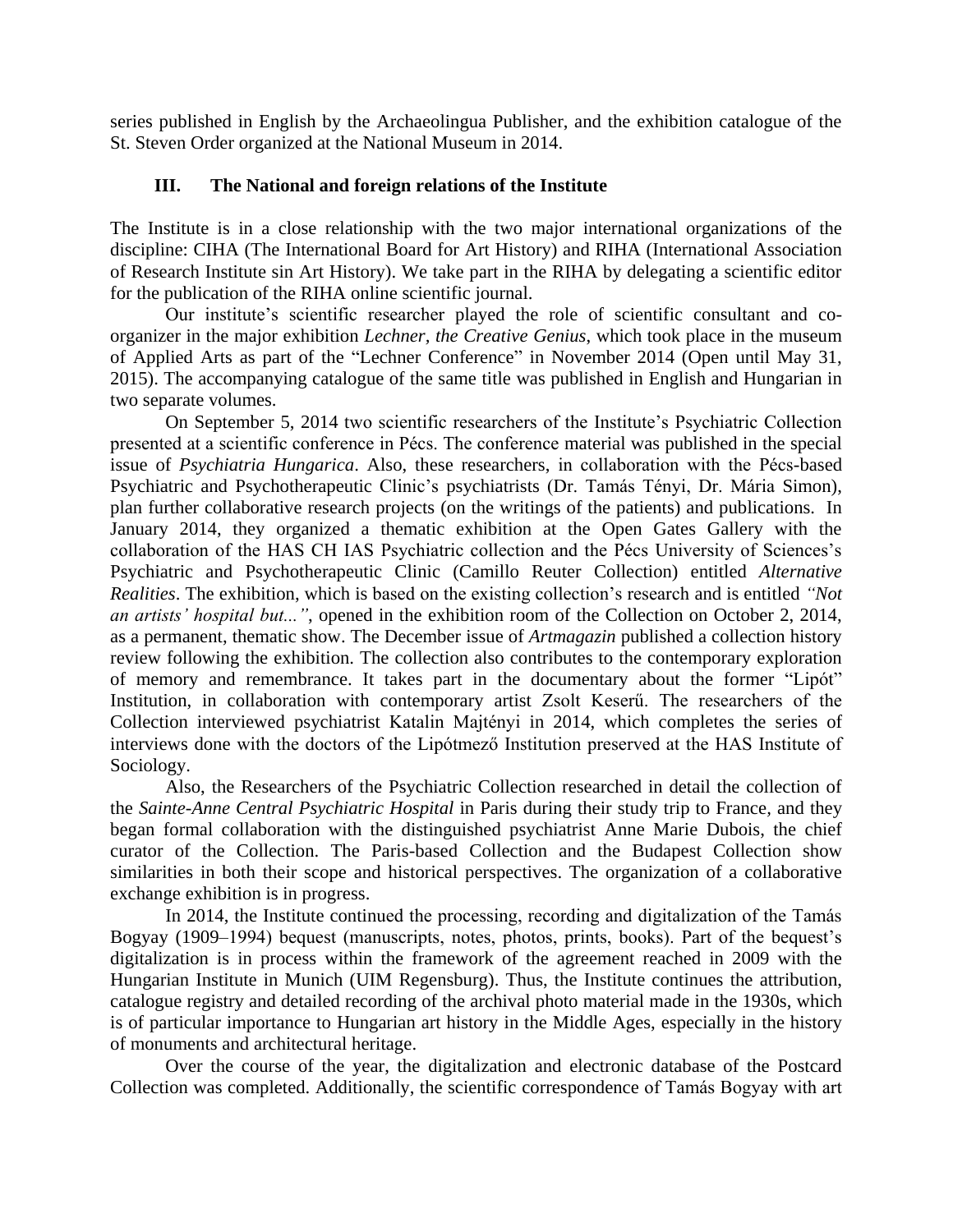historians like József Csemegi, Géza Entz, Dezső Dercsényi, and József Deér is also being prepared for scientific analysis and publication.

The Institute's senior researcher conducted research on the connections between nationalism and art, and as a theoretical expert she was the consultant for the Private Nationalism Project, carried out in collaboration with Hungarian, Czech, Slovakian, Polish, and Turkish contributors. She took part in the conceptualization of the traveling exhibition and the conference-series, organized workshops, and wrote the introductory text for the catalogue publications of the exhibitions (Prague, Kosice, Pécs, Dresden). She received international requests for presentations on the Hungarian contemporary art scene, and per the request of the international AICA she wrote about the condition of critics in Hungary. She also reported on the Hungarian contemporary art situation in the special issue of *E-flux*, focusing on nationalism and contemporary art.

One of the scientific researchers of the Institute has a close relationship with the two major international organizations of the discipline: CIHA (The International Board for Art History) and RIHA (International Association of Research Institute sin Art History). She acts as the local editor of the RIHA Online Journal. Considering the history of the Journal, which now looks back on more than five years of publication, the Zentralinstitut für Kunstgeschichte achieved its recognition as a professional Journal of important publications. In other words, the RIHA Journal was accepted for the ERIH plus qualification. The Institute delegates a board member for the Association des Anciens Boursiers du Gouvernement Français, and in collaboration with the French Institute Budapest, it contributes to the organization of cultural events. Since the board meeting that was held in December 2014, the Institute also fulfills the President of the Board duties of the AABGF. The Institute's research assistant is a board member and the managing director of the European Roma Cultural Foundation, and is also a member of the consultancy team for Gallery8–Roma Contemporary Art Space.

As a result of the institute's excellent relations with the cross-border institutions, within the framework of a cooperation agreement with the Slovakian National Gallery, archival, diary and letter processing and other philological research began for the preparation of the second volume Lajos Menyánszky book, which will contain the yet unpublished Bratislava and Lőcse bequest of Mednyánszky. The volume will be supplemented by an interpretation of the contemporary reception of the Czóbel family, Zsigmond Justh, and Nándor Katona.

One of the Institute's scientific researchers completed a manuscript entitled *John Brampton Philpot's photographs of fictile ivory*. The results will be published in the book in collaboration with the Museo Nazionale del Bargello in Florence, together with the sequence of the Philpot photo series preserved at the Bargello. Since only 151 of the registered Philpot-series containing 173 listings are located in the Hungarian National Museum, within the framework of this international collaboration, together with the listings of Borgello, the possibility of presenting the complete series – which is of considerable importance in the history of artwork photography opens up, with the priority of preserving the system originally created by Philpot.

In cooperation with the Institute and the Department of Art History at ELTE University, the conference *Hungarian Art History. Hungarian Art Historians during the Holocaus*t was held on November 11, 2014. The conference reader will soon be published. The conference is already the first step of a multi-year historiographic research, which is founded on the research of Lajos Gerevich and Anna Zádor and the editorial works of the 5-volume history of science handbook (Entitled: *Emberek és nem frakkok. A magyar művészettörténet-írás nagy alakjai*). As part of the preparatory research for this conference, another senior researcher of the Institute processed the Princeton-based bequest of Károly Tolnay. Apart from the study and organization of the bequest,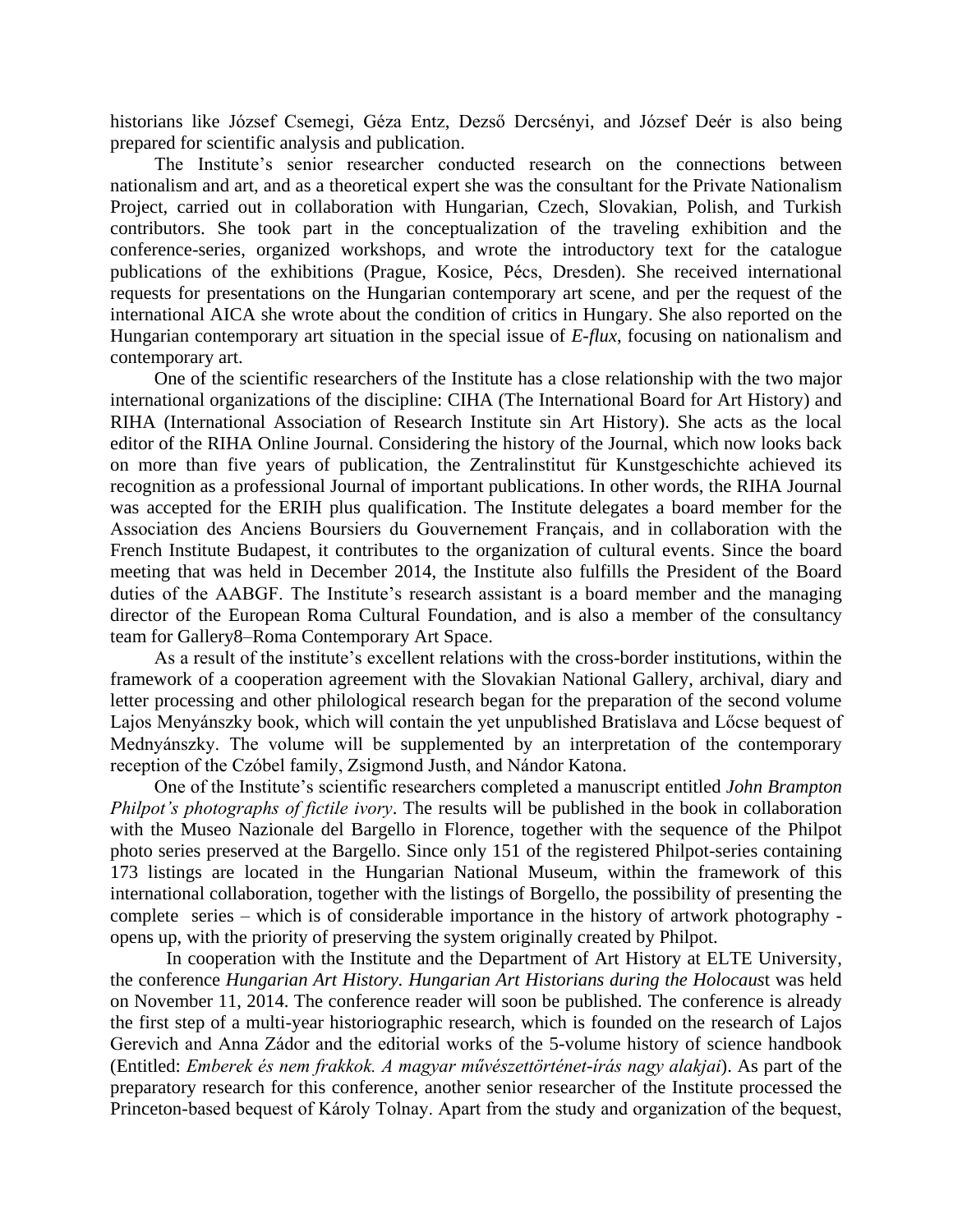the aim of this research was to explore and interpret the status of intellectual existence in the exile in which Tolnay worked in the United States between 1939 and 1948. The research on the life of the Hungarian scholar in the context of other international emigrants gave an opportunity for the researchers to pose questions related to the emigrant existence from a more distant perspective and also to focus on its determinative power.

## **IV. Introduction of the most important Hungarian and international grants received in 2014**

The OTKA Research Project *Data Archive for the History of Hungarian Object Culture, 16-19 century* of the HAS CH Institute for Art History and the *Isabel and Alfred Bader Art History Research Grant* supported the exploration and formational research on what is perhaps the most significant work of  $17<sup>th</sup>$ -century garden art: The summer residency of primate György Lippay (1600-1666) in Pozsony.

Another OTKA research project continued the source research in the collections of Hungarian aristocratic art collections in the archives of the Zichy, Károlyi, Illésházy and Esterházy families. In the aforementioned archives, primarily the metalsmith works of two families proved to be significant, in addition to the smaller collection of the Melith family, which is of Croatian origin. In this collection, the pieces of the Bethlen Treasury were found by Katalin Brandenburger. The research focused not primarily on the Fraknó-Collection, as is known today, but on the provenance of the objects found there. During the phase of collecting the material, approx. 40 as of yet unpublished  $16-17<sup>th</sup>$ -century sources were identified, taking in inventory the metalsmiths' works in the collections of the Várday, Báthory, Thurzó, Oláh, Dersffy families, in the forms of wills, bequest orders, storage inventories etc. The electronic recording of the texts and their digitalization began in the autumn of 2014. The collection contributed significantly to our existing knowledge of the collections of the princely family.

In connection with this research and grant application, one of the scientific researchers of the Renaissance Research team of the Institute conducted the preparations for the handbook of Hungarian Renaissance Art. As part of this activity, we continued the works on the printed publication of Imre Henszlmann's correspondence, during which the electronic recording of the letters written to or by the scholar is also underway, as is their editing and supplementation with a proper system of notes. One of our senior researchers joined the Momentum Program of the HAS CH Institute for Historiography, Research Team for the Holy Crown, as a member. Within the framework of this research, new archival and library sources were identified in Vienna related to 16-18<sup>th</sup>-century Hungarian coronation ceremonies.

# **V. The most significant scientific publications in 2014**

Árpád Mikó: Über den Miniator der Wolfenbütteler Tolhopff-Corvine. In: Corvina Augusta: Die Handschriften des Königs Matthias Corvinus in der Herzog August Bibliothek Wolfenbüttel. Szerk. Zsupán Edina. Budapest, Országos Széchényi Könyvtár, 2014. pp. 223–255. <http://real.mtak.hu/20603/>

Edit András: Whose Nostalgia is Ostalgia? An Eastern Europe and Former Soviet Republics Survey Exhibition in the New Musem, New York. In *Curating 'Eastern Europe' and Beyond: Art Histories through the Exhibition.* Edited by Maria Orišková. Veda, SAS Publishing House,